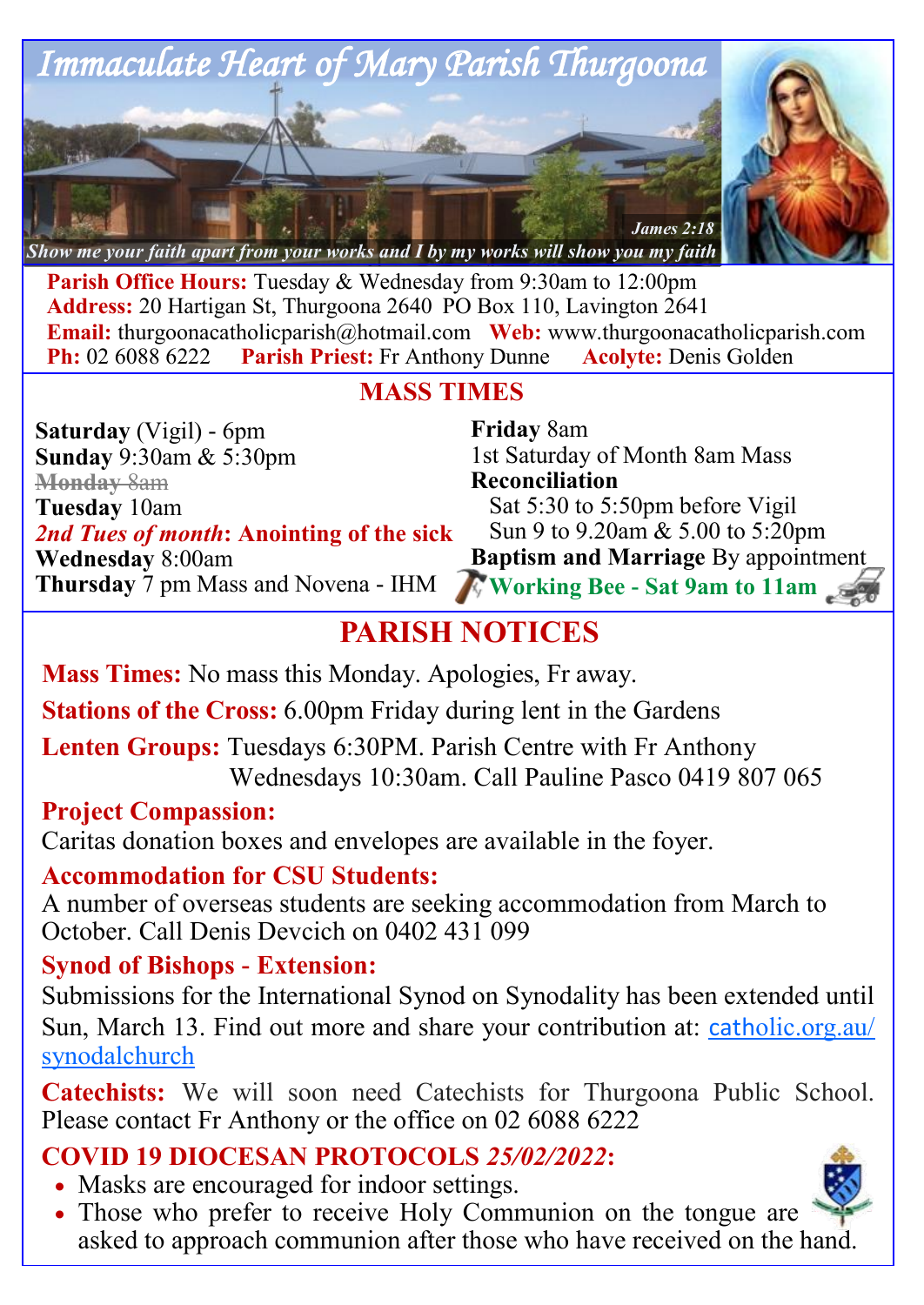### **1st SUNDAY OF LENT - YEAR C 6/03/2022**

Moses said to the people: 'The priest shall take the pannier from your hand and lay it before the altar of the Lord your God. Then, in the sight of the Lord your God, you must make this pronouncement:

'"My father was a wandering Aramaean. He went down into Egypt to find refuge there, few in numbers; but there he became a nation, great, mighty, and strong. The Egyptians ill-treated us, they gave us no peace and inflicted harsh slavery on us. But we called on the Lord, the God of our fathers. The Lord heard our voice and saw our misery, our toil and our oppression; and the Lord brought us out of Egypt with mighty hand and outstretched arm, with great terror, and with signs and wonders. He brought us here and gave us this land, a land where milk and honey flow. Here then I bring the first-fruits of the produce of the soil that you, the Lord, have given me."

'You must then lay them before the Lord your God, and bow down in the sight of the Lord your God.'

#### **Responsorial Psalm Psalm 90(91):1-2,10-15**

*Be with me, Lord, when I am in trouble.*

Scripture says: *The word* (that is the faith we proclaim) *is very near to you, it is on your lips and in your heart.* If your lips confess that Jesus is Lord and if you believe in your heart that God raised him from the dead, then you will be saved. By believing from the heart you are made righteous; by confessing with your lips you are saved.

When scripture says: *those who believe in him will have no cause for shame,* it makes no distinction between Jew and Greek: all belong to the same Lord who is rich enough, however many ask his help, *for everyone who calls on the name of the Lord will be saved.*

### **Gospel Acclamation Matthew 4:4**

Praise to you, Lord Jesus Christ, king of endless glory! No one lives on bread alone, but on every word that comes from the mouth of God. Praise to you, Lord Jesus Christ, king of endless glory!

#### **Gospel Luke 4:1-13**

Filled with the Holy Spirit, Jesus left the Jordan and was led by the Spirit through the wilderness, being tempted there by the devil for forty days. During that time he ate nothing and at the end he was hungry. Then the devil said to him, 'If you are the Son of God, tell this stone to turn into a loaf.' But Jesus replied, 'Scripture says: Man does not live on bread alone.'

Then leading him to a height, the devil showed him in a moment of time all the

### **First reading Deuteronomy 26:4-10**

### **Second reading Romans 10:8-13**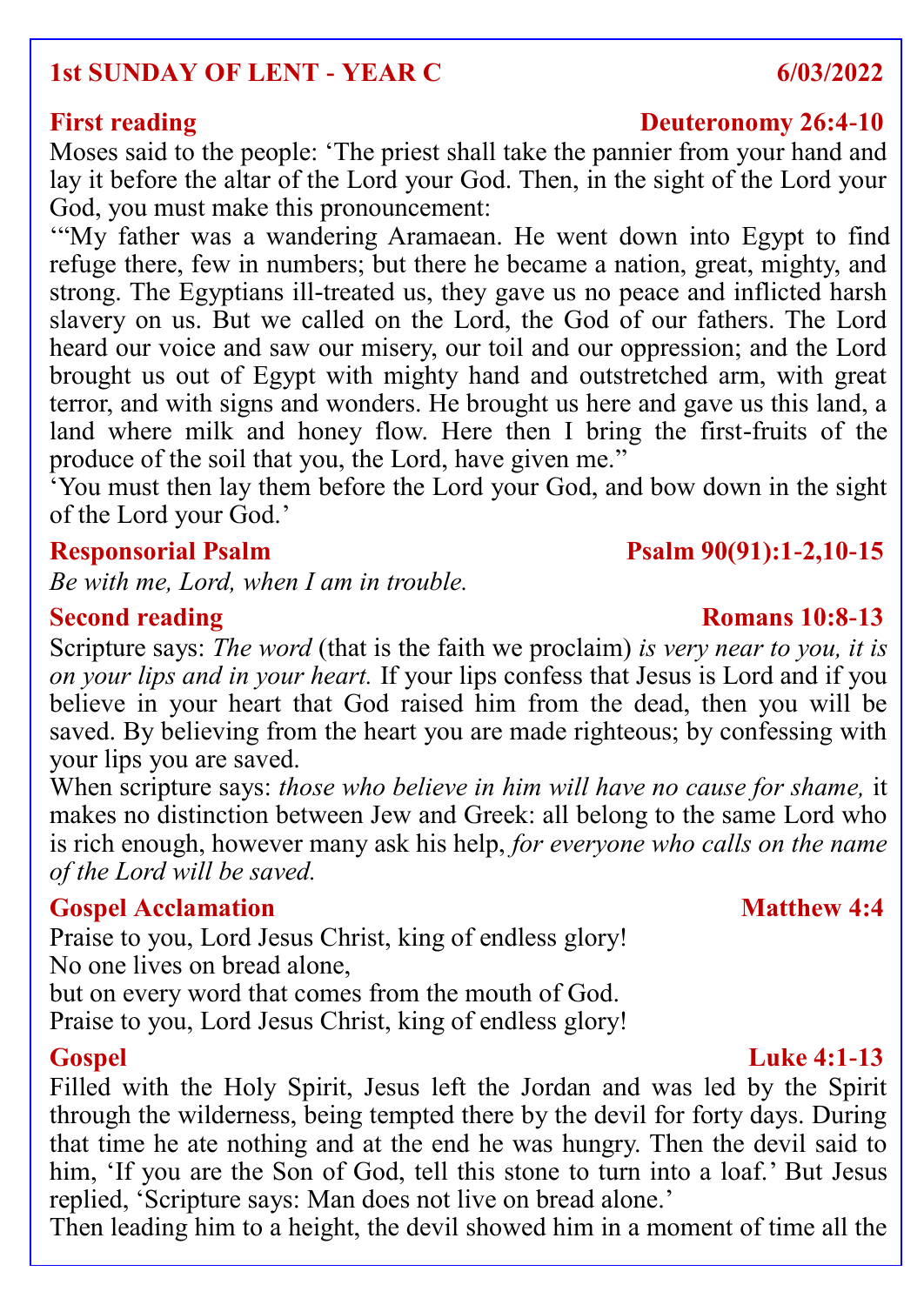kingdoms of the world and said to him, 'I will give you all this power and the glory of these kingdoms, for it has been committed to me and I give it to anyone I choose. Worship me, then, and it shall all be yours.' But Jesus answered him, 'Scripture says: You must worship the Lord your God, and serve him alone.'

Then he led him to Jerusalem and made him stand on the parapet of the Temple. 'If you are the Son of God,' he said to him 'throw yourself down from here, for scripture says: He will put his angels in charge of you to guard you, and again: They will hold you up on their hands in case you hurt your foot against a stone.'

But Jesus answered him, 'It has been said: You must not put the Lord your God to the test.' Having exhausted all these ways of tempting him, the devil left him, to return at the appointed time. *universalis.com*

## **Prayers of the Faithfull:**

**For our sick,** Katerie Byrnes, Alex Krivtchoun, Jackson Davis, Shamus Clancy, Mathew Dix, Carmel Baker & Laurie Evans.

We pray to the Lord. **R.** Lord hear our prayer.

**For our recently departed,** Bro Chris Greck and those who's anniversaries occur at this time including Nicole Abikhair and Joyce Doolan.

We pray to the Lord. **R.** Lord hear our prayer.

### **Communion Antiphon Mt 4: 4**

## One does not live by bread alone, but by every word that comes forth from the mouth of God. *universalis.com*

|                                                                       |  | <b>Financial Report</b> Cheques payable to IHM Parish Account |  |                            |                                        |               |
|-----------------------------------------------------------------------|--|---------------------------------------------------------------|--|----------------------------|----------------------------------------|---------------|
|                                                                       |  |                                                               |  |                            |                                        |               |
| Direct Debit: BSB640000: Acc. No.111270902 Include name on transfers. |  |                                                               |  |                            |                                        |               |
|                                                                       |  | <b>1st Coll \$383.85 2nd Coll \$170.80</b>                    |  |                            | <b>Env \$170.00 Dir Debit \$740.00</b> |               |
|                                                                       |  | <b>Readers:</b> Sat: 6.00pm Mary Seidel                       |  | Sun: 9.30am Stefany George |                                        |               |
|                                                                       |  | Next week: Sat: 6.00pm Denis Golden                           |  | Sun: 9.30am Simon Horsfall |                                        | $\Rightarrow$ |
| <b>Cleaning Roster:</b> Sat 12th Mar Maria & Grace                    |  |                                                               |  |                            |                                        |               |

# **OPPORTUNE TIME**

An opportune time for sowing goodness in view of a future harvest. What is this "opportune time" for us? Lent is certainly such an opportune time, but so

is our entire existence, of which Lent is in some way an image. All too often in our lives, greed, pride, and the desire to possess, accumulate and consume have the upper hand... Lent invites us to conversion, to a change in mindset, so that life's truth and beauty may be found not



so much in possessing as in giving, not so much in accumulating as in sowing<br>and sharing goodness.<br>*Pope Francis - Message for Lent* and sharing goodness. *Pope Francis - Message for Lent*